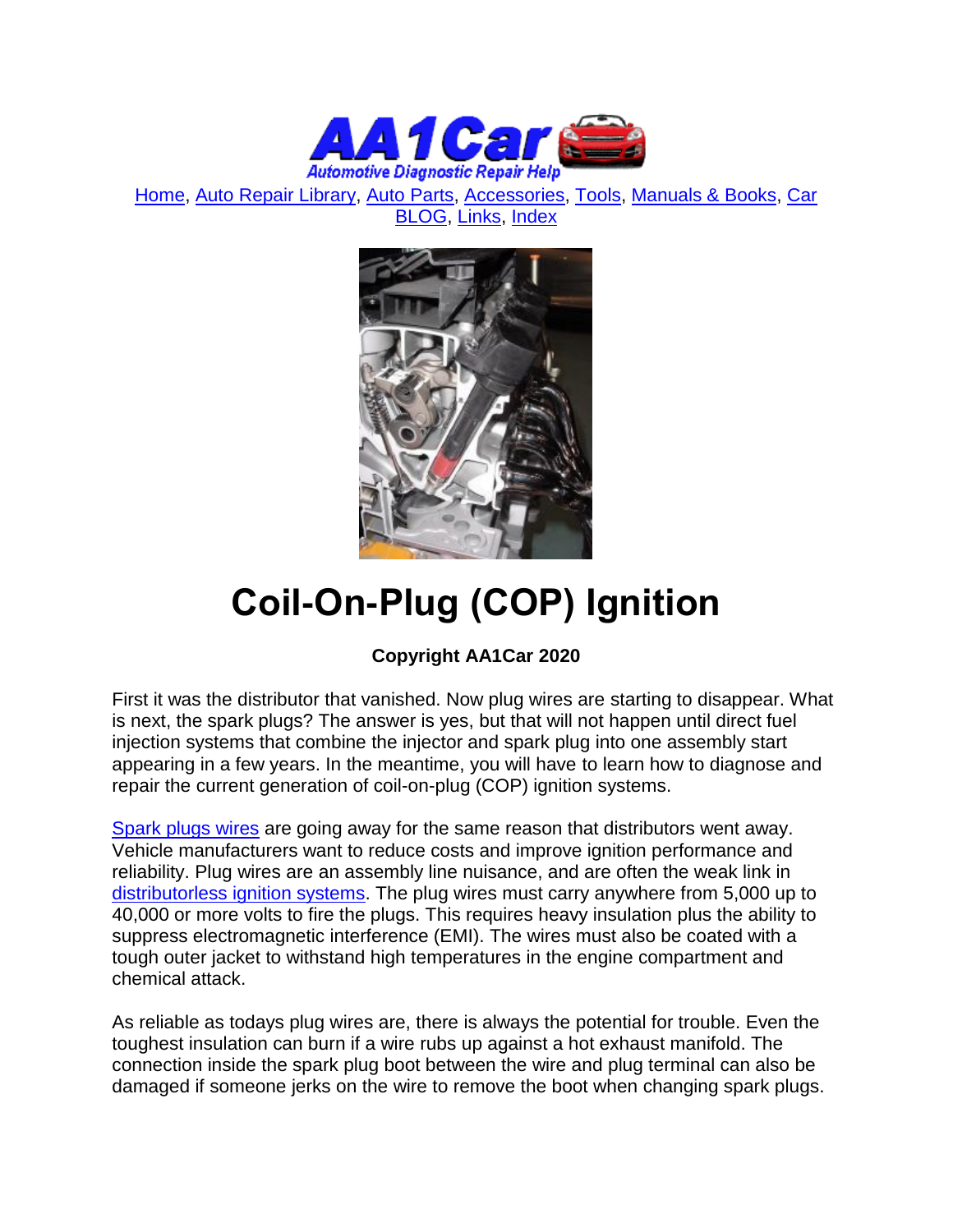Plug wires can also radiate magnetic fields that may affect nearby sensor wires or other electronic circuits.

Attaching the ignition coils directly to the spark plugs eliminates the need for separate high voltage wires along with their potential for trouble. Eliminating the individual plug wires also eliminates the need for wire looms and heat shields. That is why coil-on-plug ignition systems are being used on a growing number of late model engines.



*Coil-On-Plug ignition system on a General Motors Vortec 3500 engine.*

#### **COIL-ON-PLUG IGNITION ADVANTAGES**

Getting rid of the plug wires not only saves money, it also improves the durability of the ignition system. No high voltage wires means no voltage leaks and no misfires due to "bad" plug wires. Using individual coils for each spark plug also means the coils have more time between each firing. Increasing the "coil saturation" time (the time the voltage to the coil is on to build up its magnetic field) increases the coil output voltage at high rpm when misfire is most apt to occur under load.

Chrysler says its COP ignition system on its LHS and 300M engines delivers 28% more spark energy than earlier ignition systems. This improves combustion and reduces the risk of misfire with lean fuel mixtures (lean mixtures require more voltage to ignite reliably).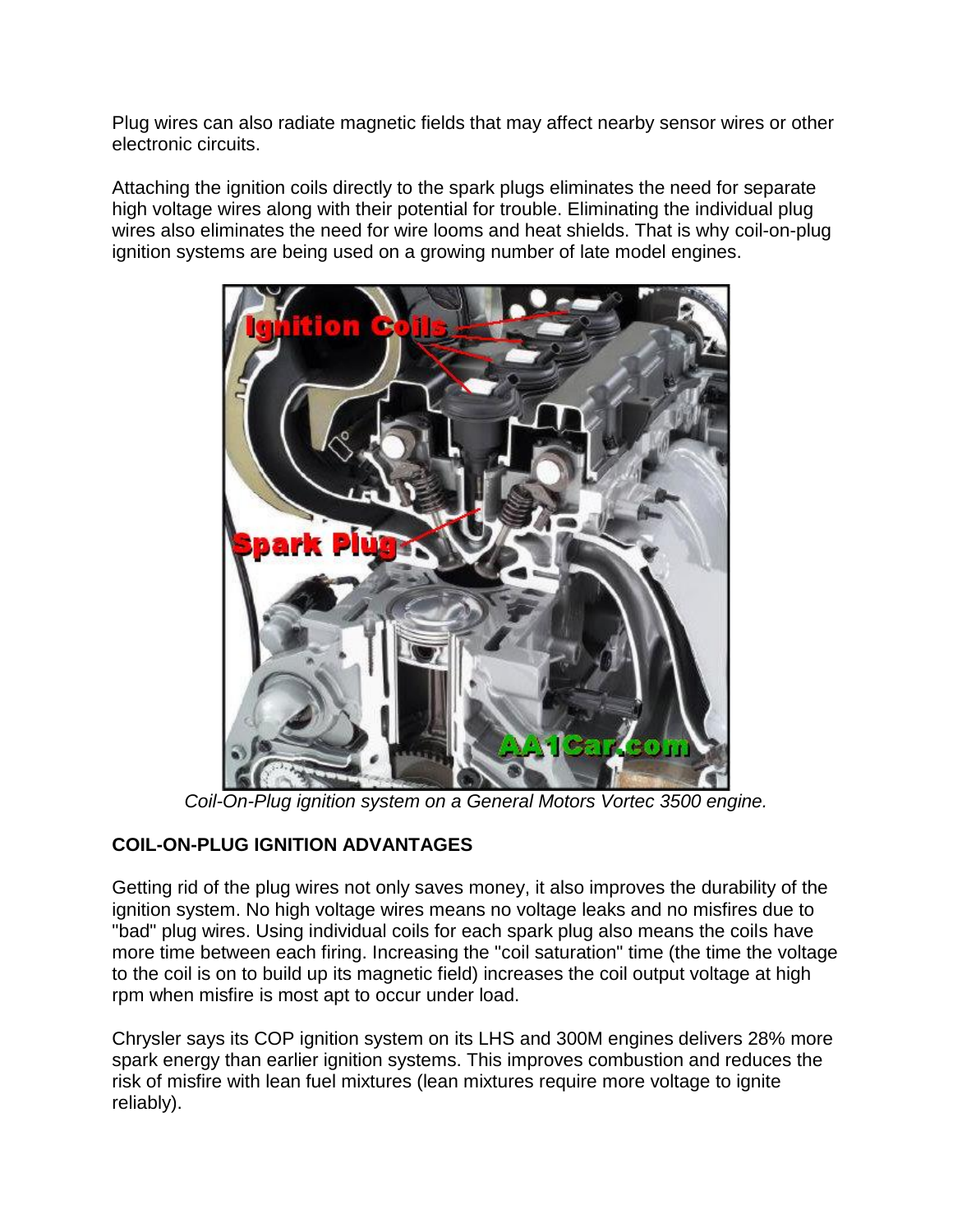COP ignition systems are used on many late model engines. On most applications, the plugs and coils are located on top of the cylinder head for easy mounting of the coils. A topside location is best because it keeps the coils away from the heat of the exhaust. This is the type of configuration Chrysler uses on its late model 2.7L, 3.2L and 3.5L engines in the Chrysler Intrepid, LHS and 300M models.

Some other applications with COP ignitions include General Motors "Integrated Direct Ignition" (IDI) found on the 1988 through 1995 2.3L Quad Four engine, and the 1996 and newer 2.4L engine single overhead cam engine that replaced the Quad Four, 1997 and newer Cadillac Catera 3.0L, 1998 and up Lincoln Town Car 4.6L, 1996 and up Ford Taurus 3.4L, and many import nameplates including late model Acura, Honda, Infiniti, Isuzu, Lexus, Nissan, Saab and Toyota.

Many engines cannot be equipped with COP ignitions because the location of the spark plugs does not leave enough room to mount individual coils over the plugs, or the plugs are too close to the exhaust manifold.

For example, on the current "Gen III" small block V8 in Corvette, Camaro and Firebird, the spark plugs are located on the side of the cylinder heads and surrounded by the exhaust manifolds. There is no room to mount the coils directly on the plugs, so GMs engineers put the coils on the valve covers and connected each coil to its spark plug with a short wire. This is called a Coil Near Plug or CNP ignition system.



*A Coil-Near-Plug ignition system on a General Motors LS V8.*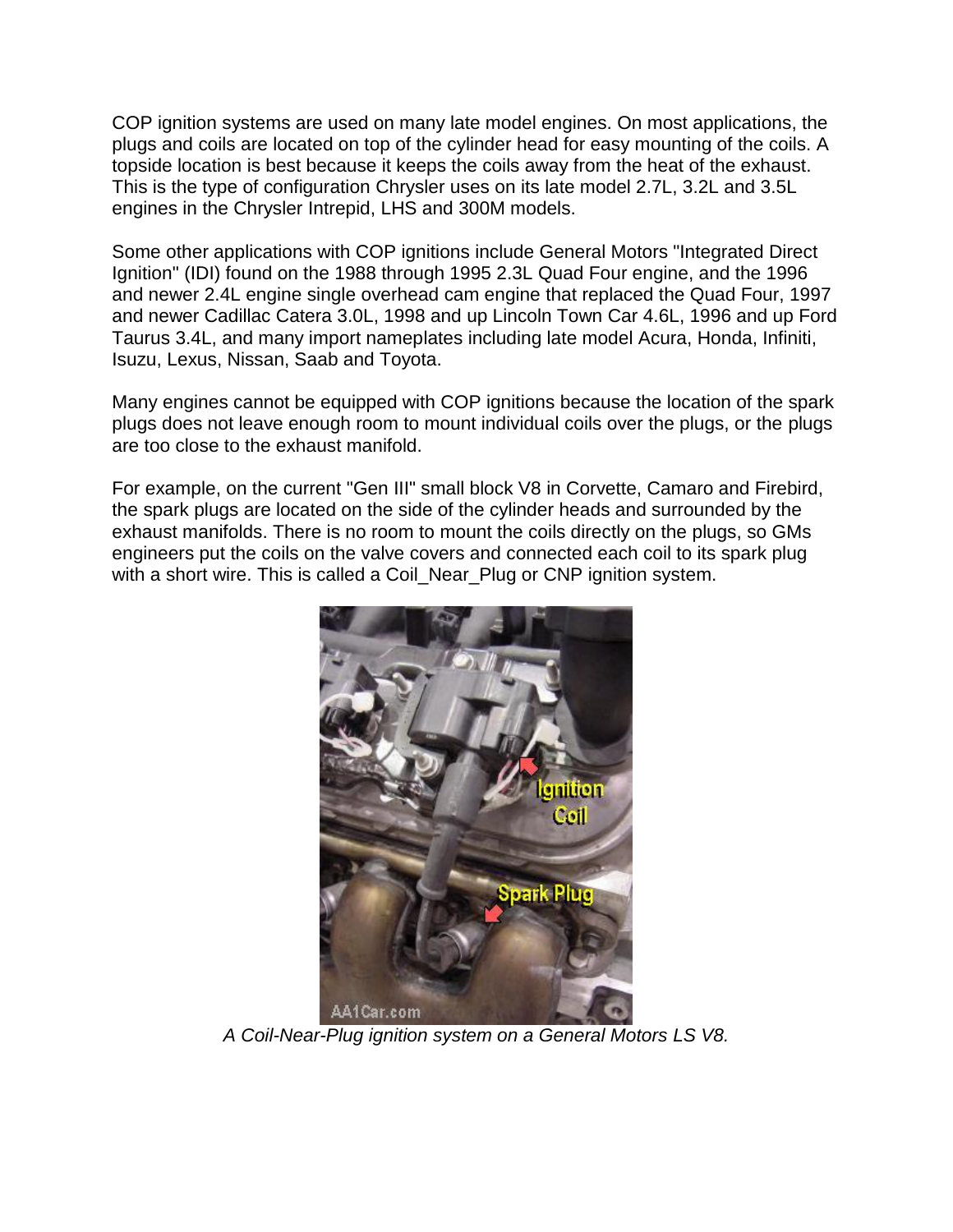# **COIL-ON-PLUG IGNITION SYSTEM COMPONENTS**

In a typical COP ignition system, a [crankshaft position \(CKP\) sensor](http://www.aa1car.com/library/crank_sensors.htm) generates a basic timing signal by reading notches on the crankshaft, flywheel or harmonic balancer. The crank sensor signal goes to the powertrain control module (PCM), where it is used to determine firing order and turn the individual ignition coils on and off. On Chrysler 2.7, 3.2 & 3.5L COP applications, an additional timing signal is needed from a camshaft position sensor located in the timing belt housing cover just above the left camshaft sprocket.

Chrysler crankshaft position sensors produce a square wave signal that goes from a high of 5.0 volts to a low of 0.3 volts. The sensor is located on the passenger side of the transaxle housing so it can read three sets of slots in the flywheel. Two sets contain 4 slots each, and one set contains 5 slots for a total of 13 slots. Basic timing is set by the position of the last slot in each group. Once the PCM detects the last slot, it determines which piston is next in the firing order from the camshaft position sensor. This means the engine may have to crank at least one revolution before the PCM can sort out the proper firing order and start zapping the plugs.

Chrysler also uses an Auto Shutdown Relay (ASD). The ASD relay routes battery power to the ignition coils, and is energized by the PCM as long as receives signals from both the crankshaft and camshaft position sensors. If the engine stops turning (stalls), the PCM deengerizes the ASD relay and shuts down the ignition system. The ASD relay also supplies battery voltage to the fuel injectors, so when it shuts down it cuts off both ignition and fuel. At the same time, the PCM also deenergizes the fuel pump relay to turn off the fuel pump. For "limp in" capability, the Chrysler system can run with input from the crankshaft position sensor only. The ASD and fuel pump relays are both located in the Power Distribution Center.

The operation of the ignition system is essentially the same as any other ignition system. Each coil has a low primary resistance (0.4 to 0.6 ohms in the case of Chrysler), and steps up the primary system voltage from 12 volts to as much as 40,000 volts to produce a spark for the spark plug. On the Chrysler COP systems, there is also a coil capacitor for each bank of coils for radio noise suppression.

The only real difference between COP and other ignition systems is that each COP coil is mounted directly atop the spark plug so the voltage goes directly to the plug electrodes without having to pass through a distributor or wires. It is a direct connection that delivers the hottest spark possible. Resistor plugs are generally used to suppress EMI.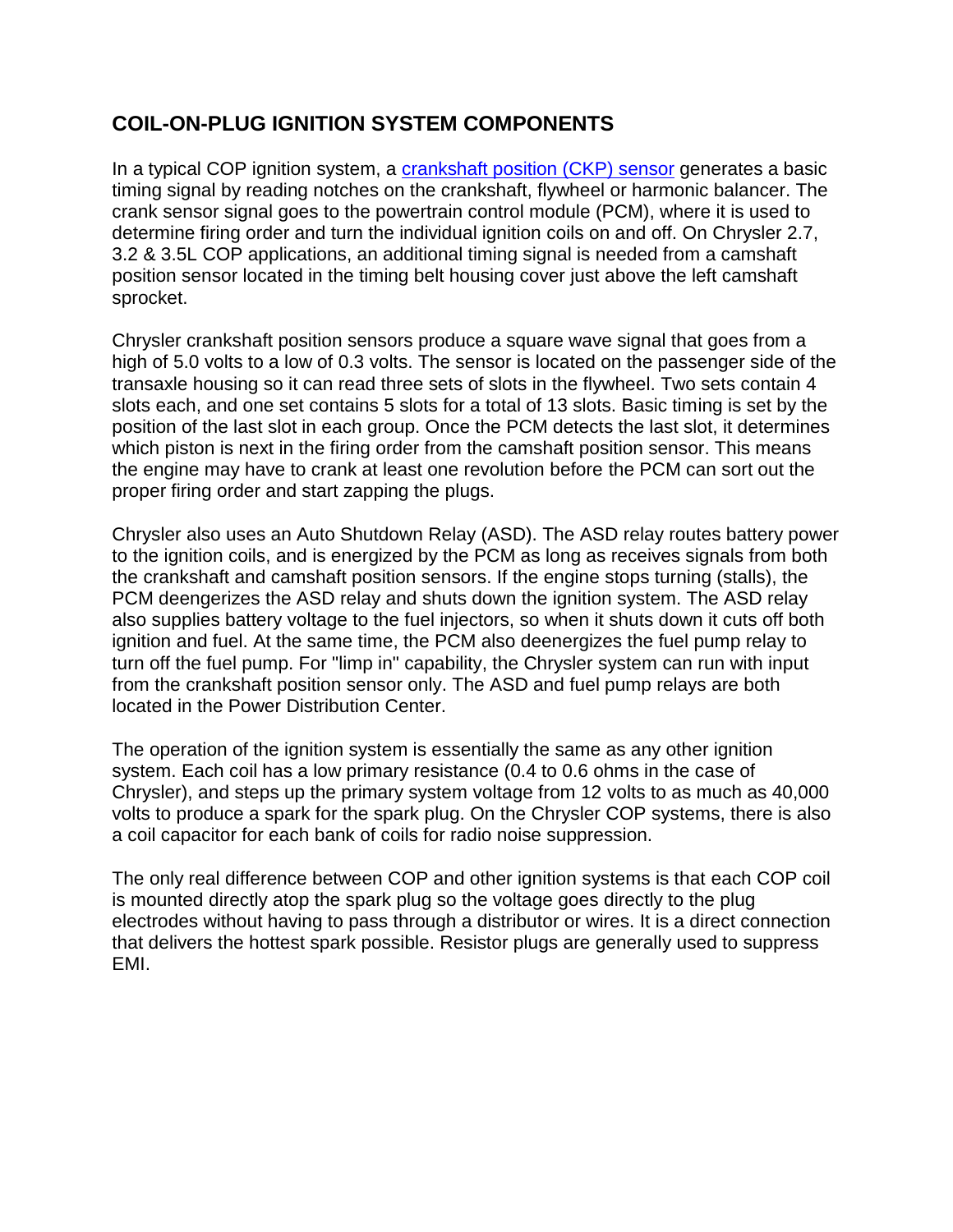## **COIL-ON-PLUG IGNITION MISFIRES**

COP problems can include many of the same ailments as other ignition systems such as misfiring, hard starting or a no start. Spark plugs can still be fouled by oil or fuel deposits as well as preignition and detonation. So COP ignition systems are not immune to trouble.

If the crankshaft position sensor fails, the loss of the basic timing signal will prevent the system from generating a spark and the engine will not start or run. A failed driver circuit within the PCM can kill an individual coil and prevent that cylinder from firing. But with COP, an individual coil failure will only cause misfiring in one cylinder.

It is important to remember that ignition misfire can also be caused by other factors such as worn or fouled spark plugs, loose or damaged coil connectors or terminals, dirty fuel injectors, low fuel pressure, intake vacuum leaks, loss of compression in a cylinder, even a tankful of "bad" gas contaminated with water. These other possibilities should all be ruled out before a COP unit is replaced.

The most common trouble codes you may encounter with COP systems on OBD II equipped vehicles are P0300 series codes such as P0301, P0302, etc. that indicate a misfire in a particular cylinder. The important point to remember here is that a general misfire code (P0300) is probably not ignition related but is due to a vacuum leak or fuel delivery problem.

A code that indicates a misfire in a single cylinder (such as P0304), on the other hand, will usually be due to a fouled spark plug, weak coil, dirty or dead fuel injector, or loss of compression (burned vale or leaky head gasket).

If a misfire is due to a bad coil, you should find a coil code that corresponds to the same cylinder (P0351 to P0358).

If a misfire is fuel related, you should also find a code that indicates an open or shorted injector in that cylinder (P0201 to P0208).

A COP engine that cranks but fails to start, in many cases, will often have a problem in the crankshaft position sensor circuit (code P0320). Loss of the camshaft position sensor signal (code P0340) may prevent the PCM from properly synchronizing the fuel injectors, but may still allow the engine to start and run in a limp-in mode.

On the Chrysler applications, a code P1388 or P1389 would indicate a fault in the auto shutdown relay circuit, while a P1282 would point you toward the fuel pump relay control circuit.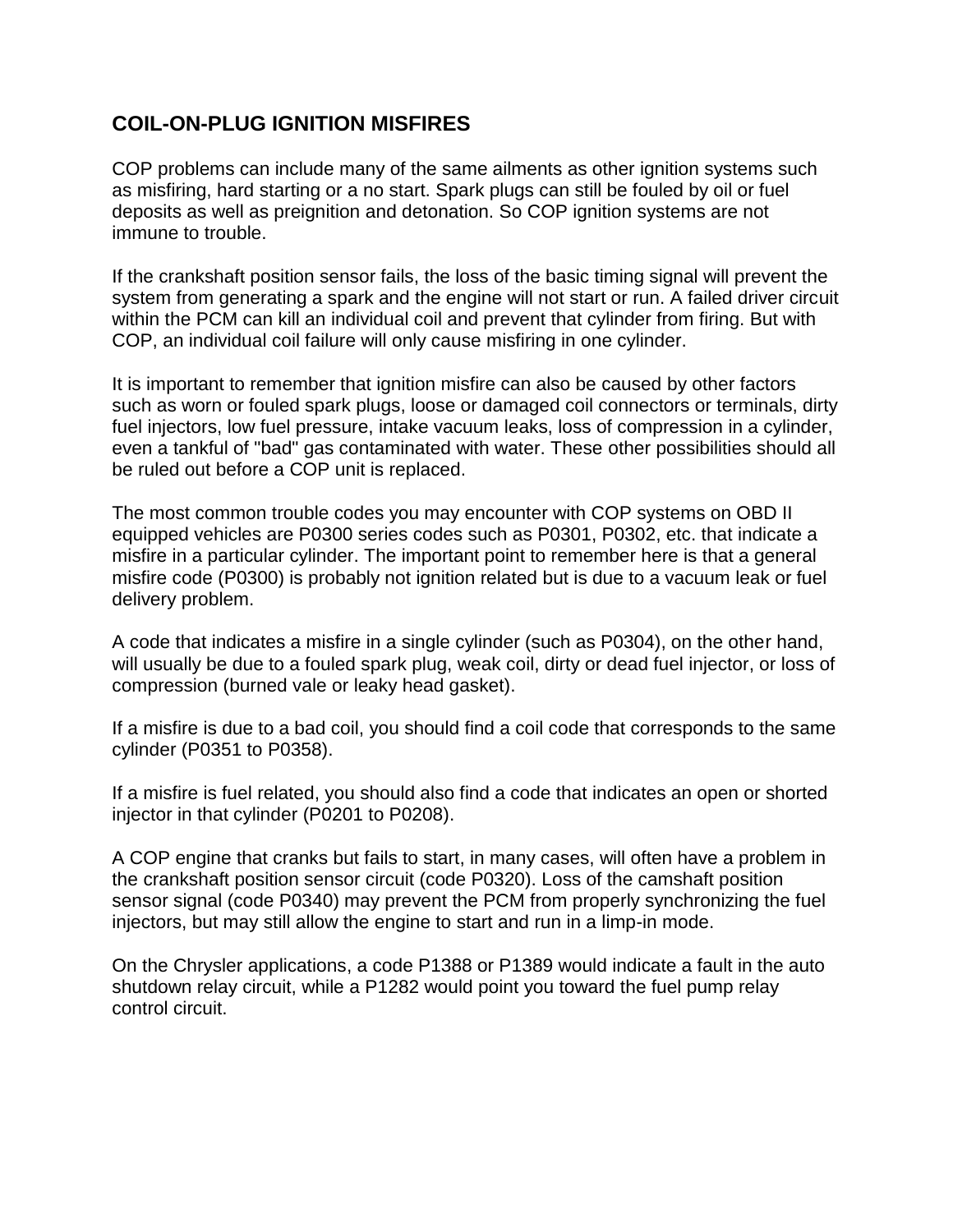# **COIL-ON-PLUG IGNITION CHECKS**

Individual ignition coils can be tested with an ohmmeter the same as those on a conventional distributor or DIS ignition system. Measure primary and secondary resistance and compared to specifications. If resistance is out of specifications, the coil is bad and needs to be replaced.

Also, pay close attention to the tube that wraps around the spark plug. Cracks can allow voltage to jump to ground causing a misfire. The spark plug terminal should also fit tightly.



*Typical coil-on-plug ignition coil.*

If a COP coil tests bad and is replaced, future problems can often be avoided by cleaning the COP connector and wiring harness terminals. Corrosion at either place can cause intermittent operation and loss of continuity, which may contribute to component failure. Applying dielectric grease to these connections can help prevent corrosion and assure a good electrical connection.

Magnetic crankshaft position sensors can be tested with an ohmmeter, and the sensor output voltage and waveform can be read with an oscilloscope. The output voltage of a Hall Effect crankshaft position sensor can be checked with a voltmeter. On most vehicles, a bad crank position sensor will usually set a fault code which can be read with a scan tool.

## **SPARK PLUGS**

As for spark plugs, long life platinum plugs are used with most COP ignitions. Such plugs are capable of going 100,000 miles under ideal conditions. But keep in mind any plug can still succumb to fouling and misfire if an engine burns oil, develops an internal coolant leak or runs too rich.